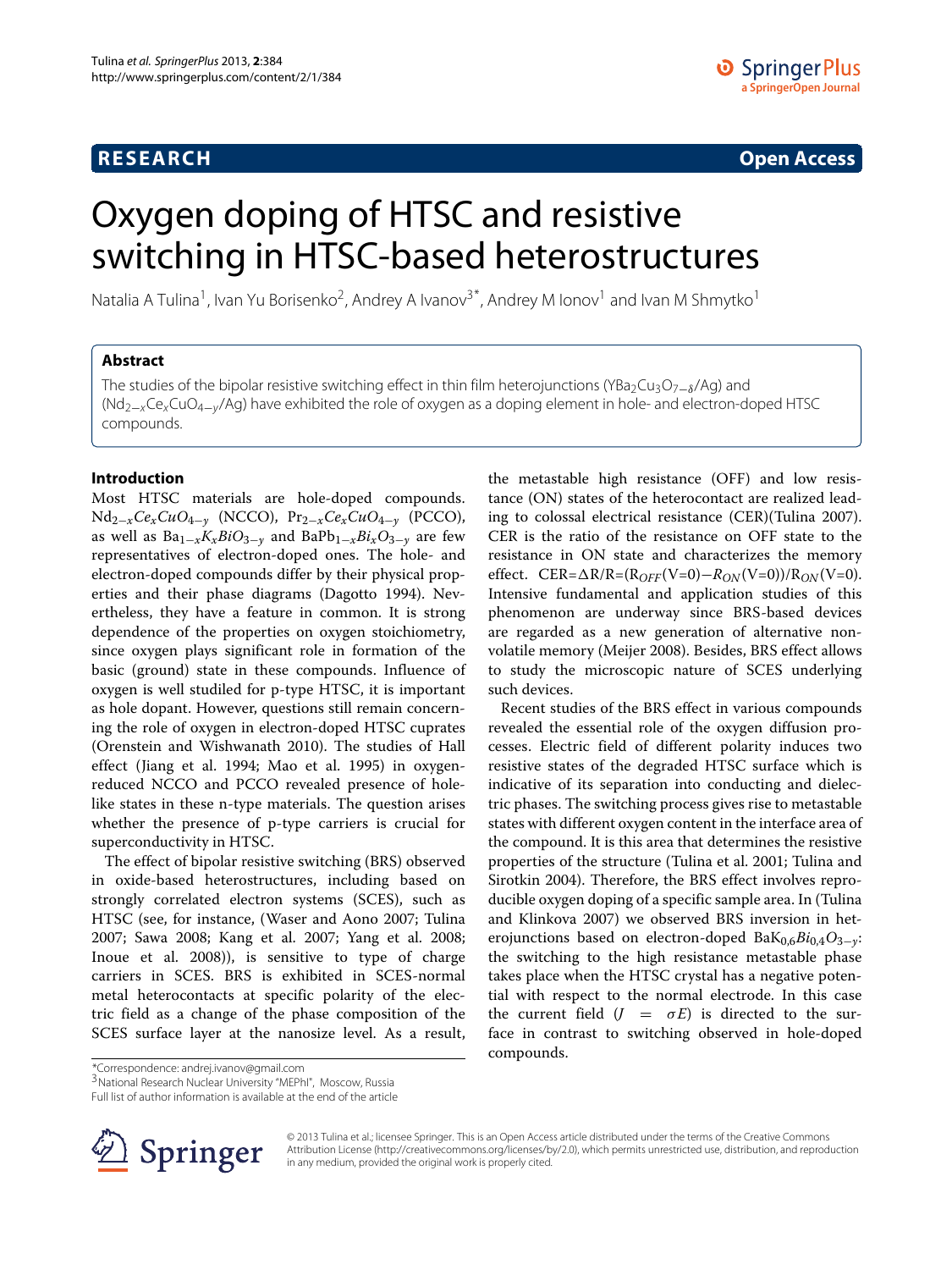## **Experiment**

The aim of the work was to observe bipolar resistive switching effect in YBa<sub>2</sub>Cu<sub>3</sub>O<sub>7−δ</sub>/Ag and NCCO/Ag heterojunctions in order to trace the role of oxygen as doping element in p-type and n-type HTSC. Thin epitaxial films of  $YBCO(001)$  and  $NCCO(001)$  grown by pulse laser deposition were used to produce HTSC-based heterostructures. Figure [1](#page-1-0) shows a heterocontact scheme. Silver counterelectrodes were deposited on the as-grown surface to form a HTSC film/interface/Ag structure. The upper silver electrode was deposited through a mask as point electrodes 1 mm in diameter. The electric supply leads were attached to the silver contacts with conductive paste or a mechanical contact in a micromanipulator. The x-ray studies of the YBCO films has revealed that, besides the basic composition, sample contains surface regions with a smoothly decreasing oxygen content down to *δ*= 1, 0 (Jorgensen et al. [1990\)](#page-2-5).

Results of NCCO films structure study were reported elsewhere (Tulina et al. [2011\)](#page-3-9). There were detected reflexes of NCCO and Nd0.5*Ce*0.5*O*1.75(NCO) phase. Both phases were epitaxial and (001)-oriented. The obtained results are consistent with other evidences of two phases coexistence after oxygen reducing even in perfect single crystals (Mang et al. [2004\)](#page-3-10). Along with the main phase, the second phase can affect the behavior of the interface of the studied heterojunctions and lead to changes in the type of conductivity. Photoemission studies provided support for the X-ray data. After the film surface was milled with nitrogen ions at depth of 50 nm, it was shown using X-ray photoelectron spectroscopy (XPS) and ultraviolet photoelectron spectroscopy that the film surface was metallic and had an entire set of elements (Figure [1\)](#page-1-0). We thus obtained heterojunctions of two types on NCCO films: (a) with a surface buffer layer formed by NCO (Figure [1a](#page-1-0); see the XPS data above) and (b) without the NCO oxide layer, which was removed by ion milling to the main phase NCCO under photoemission control (Figure [1\)](#page-1-0).

The value of the BRS effect was insignificant in the heterocontacts formed immediately after the ion milling of NCCO surface, the switching pattern corresponded to the electron-doped systems (see Figure [2\)](#page-2-6). This fact can be understood considering weak influence of oxygen as a doping element on the properties of NCCO which has been already confirmed in some works (Higgins et al. [2006;](#page-2-7) Gauthier et al. [2007\)](#page-2-8). Nonstoichiometric oxygen does not affect the number of carriers in NCCO and leads

<span id="page-1-0"></span>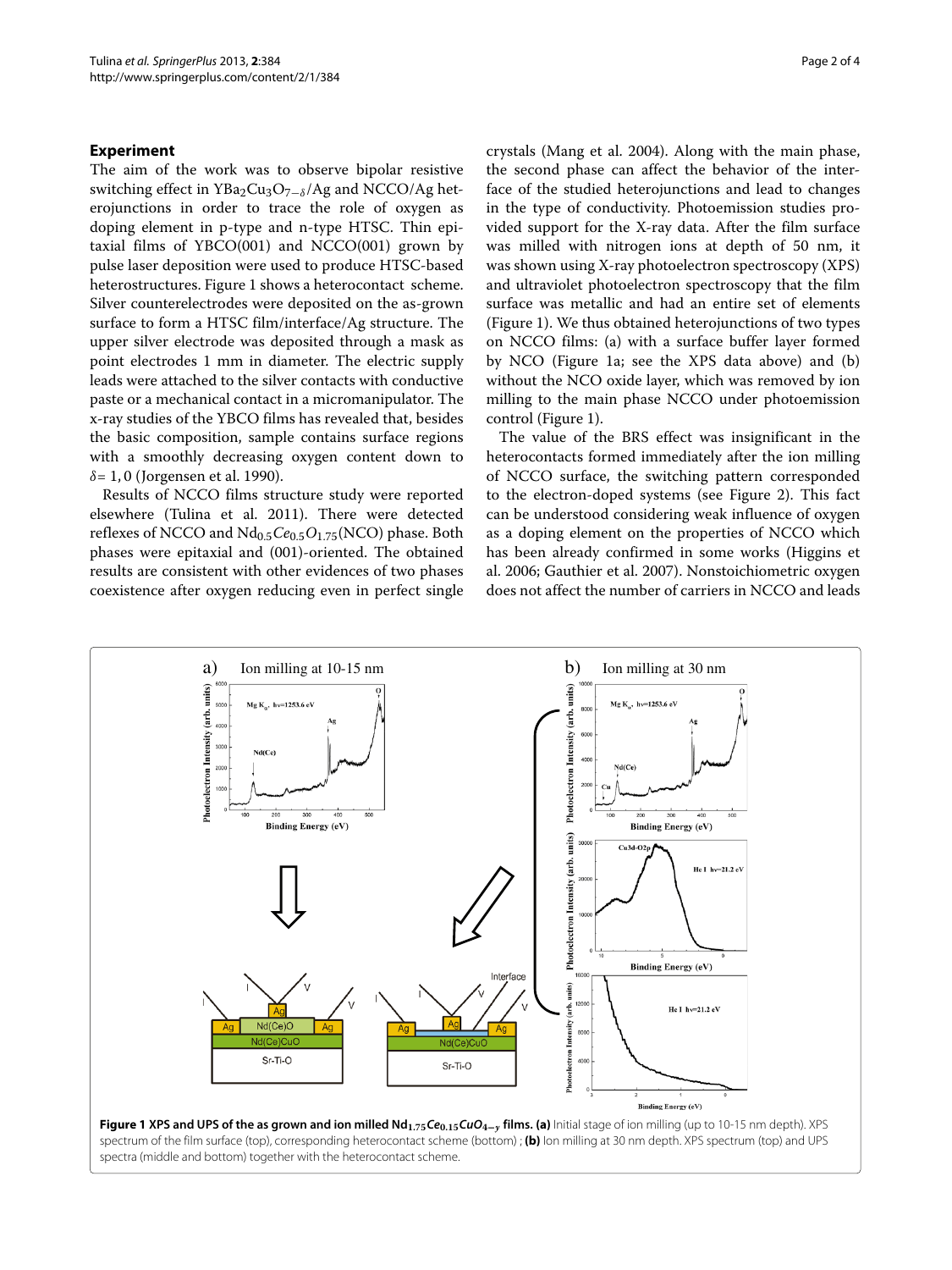

<span id="page-2-6"></span>to disorder only. At the same time the BRS effect was considerably stronger in the YBCO/Ag heterocontacts, and the switching pattern corresponded to the hole-doped systems (Figure [2\)](#page-2-6). As it is seen from inset in the Figure, superconducting transition is observed in the On state. It means that the electric field has induced oxygen diffusion into the controlled region and the Tc value is close to optimal one for YBCO.

# **Conclusions**

- The bipolar resistive switching has been experimentally observed in NCCO- and YBCO-based film heterojunctions.
- It has been shown that the surface layer of the studied HTSC films is oxygen degraded and can serve as an interface in HTSC perovskite-based heterostructures to create memory elements based on resistive switching.
- The switching polarity and the BRS effect value in the electron- and hole-doped compounds reflect the pattern of their oxygen doping.

### **Competing interests**

The authors declare that they have no competing interests.

#### **Authors' contributions**

NAT carried out out the bipolar resistive switching effect measurements and drafted the manuscript. IYB carried out bipolar resistive switching effect measurements and discussed results. AAI produced thin HTSC films by pulsed laser deposition, drafted the manuscript. AMI carried out photoelectron spectroscopy measurements and ion milling, discussed results. IMS carried out XRD measurements and discussed results. All authors read and approved the final manuscript.

#### **Acknowledgements**

The work was financially supported by the Program of the Division of Physical Sciences RAS "Physics of Novel Materials and Structures", the program of the Presidium RAS "Quantum Condensed Matter Physics" and the Russian Foundation for Basic Research (project 11-02-01174a).

#### **Author details**

<sup>1</sup> Institute of Solid State Physics RAS, Chernogolovka, Russia. <sup>2</sup> Institute of Microelectronics Technology and High Purity Materials RAS, Chernogolovka, Russia. 3National Research Nuclear University "MEPhI", Moscow, Russia.

#### Received: 27 June 2013 Accepted: 10 August 2013 Published: 15 August 2013

#### **References**

- <span id="page-2-0"></span>Dagotto E (1994) Correlated electrons in high-temperature superconductors. Rev Mod Phys 66: 763-840
- <span id="page-2-8"></span>Gauthier J, Gagné S, Renaud J, Gosselin ME, Fournier P, Richard P (2007) Different roles of cerium substitution and oxygen reduction in transport in Pr<sub>2-x</sub>Ce<sub>x</sub>CuO<sub>4</sub> thin films. Phys. Rev. B 75: 024424
- <span id="page-2-7"></span>Higgins JS, Dagan Y, Barr MC, Weaver BD, Greene RL (2006) Role of oxygen in the electron-doped superconducting cuprates. Phys Rev B 73: 104510
- <span id="page-2-4"></span>Inoue IH, Yasuda S, Akinaga H, Takagi H (2008) Nonpolar resistance switching of metal/binary-transition-metal oxides/metal sandwiches: homogeneous/inhomogeneous transition of current distribution. Phys
- Rev B 77: 035105 Jiang W, Mao SN, Xi XX, Jiang X, Peng JL, Venkatesan T, Lobb CJ, Greene RL
- <span id="page-2-1"></span>(1994) Anomalous Transport Properties in Superconducting Nd1.85Ce0.15CuO4-*<sup>δ</sup>* . Phys Rev Lett 73(9): 1291–1294
- <span id="page-2-5"></span>Jorgensen JD, Veal BW, Paulikas AP, Nowicki LJ, Crabtree GW, Claus H, Kwok WK (1990) Structural properties of oxygen-deficient YBa<sub>2</sub>Cu<sub>3</sub>O<sub>7−</sub><sup>8</sup>. Phys Rev B 41: 1863–1877
- <span id="page-2-3"></span>Kang HJ, Dai P, Campbell BJ, Chupas PJ, Rozenkranz S, Lee PL, Huang Q, Li S, Komiya S, Ando Y (2007) Microscopic annealing process and its impact on superconductivity in T'-structure electron-doped copper oxides. Nat Mater 6: 224–229
- <span id="page-2-2"></span>Mao SN, Jiang W, Xi XX, Li Q, Peng JL, Greene RL, Venkatesan T, Beesabathina DP, Salamanca-Riba L, Wu XD (1995) Characteristics of oxygen over-reduced Nd<sub>1.85</sub>Ce<sub>0.15</sub>CuO<sub>4-y</sub> films. Appl Phys Lett 66(16): 2137–2139